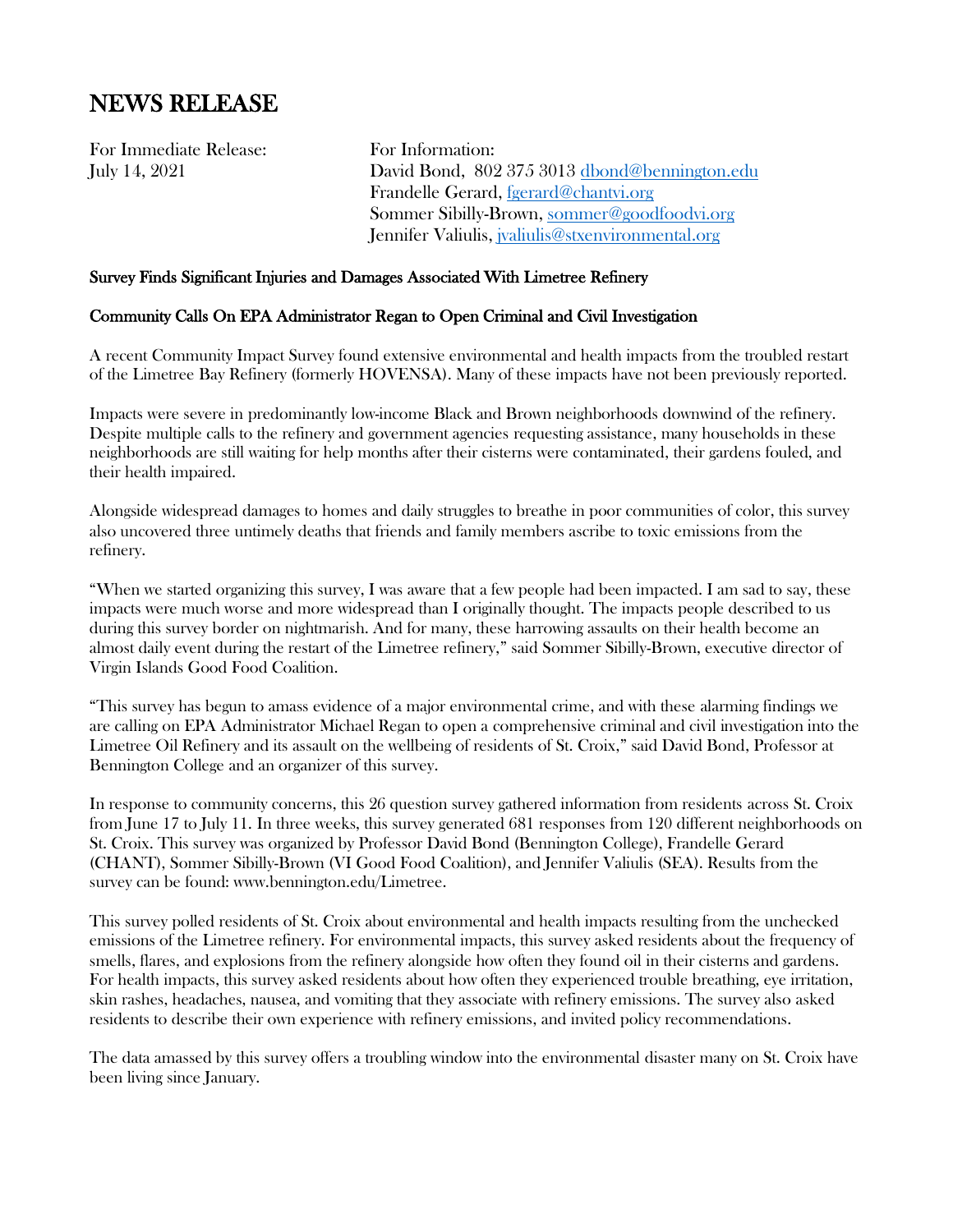#### Community Impact Survey: Summary of Findings

| $1.222221$ $1.0011$ $1.001$ $1.001$ $0.01021$ $1.00100$ $0.01000$ $0.011$ $0.011$ $0.01100$ $0.01000$ $0.001100$ $0.00100$ |           |                                              |  |  |
|----------------------------------------------------------------------------------------------------------------------------|-----------|----------------------------------------------|--|--|
| <b>Frequency:</b>                                                                                                          | Reported: | Location:                                    |  |  |
| Once a day                                                                                                                 |           | 75% from Frederiksted and Kingshill township |  |  |
| Once a week                                                                                                                | 117       | 63% from Frederiksted and Kingshill township |  |  |
| <i>Once a month</i>                                                                                                        | 128       | 44% from Frederiksted and Kingshill township |  |  |
| <b>Never</b>                                                                                                               |           | 78% from Christiansted township              |  |  |

#### TABLE: How Often Did You Smell Noxious Emissions from Limetree Refinery? (Jan-May 2021)

#### MAP: Environmental Impacts

Reports of noxious smells, witnessed explosions/uncontrolled flaring, and cisterns & gardens fouled by emissions by neighborhood (Jan – May 2021)



TABLE: Health Impacts from Limetree Refinery Emissions (January – May 2021)

|                          | <i>At least once</i> | At least <b>three</b> times | More than five times |
|--------------------------|----------------------|-----------------------------|----------------------|
| <b>Trouble Breathing</b> |                      |                             | 133                  |
| Headache                 | 296                  |                             |                      |
| Eye Irritation           | 281                  |                             | 40                   |
| Nausea                   | 238                  |                             |                      |

## MAP: Health Impacts

Reports of trouble breathing, headaches, eye irritation, and nausea attributed to refinery emissions by neighborhood (Jan – May 2021)

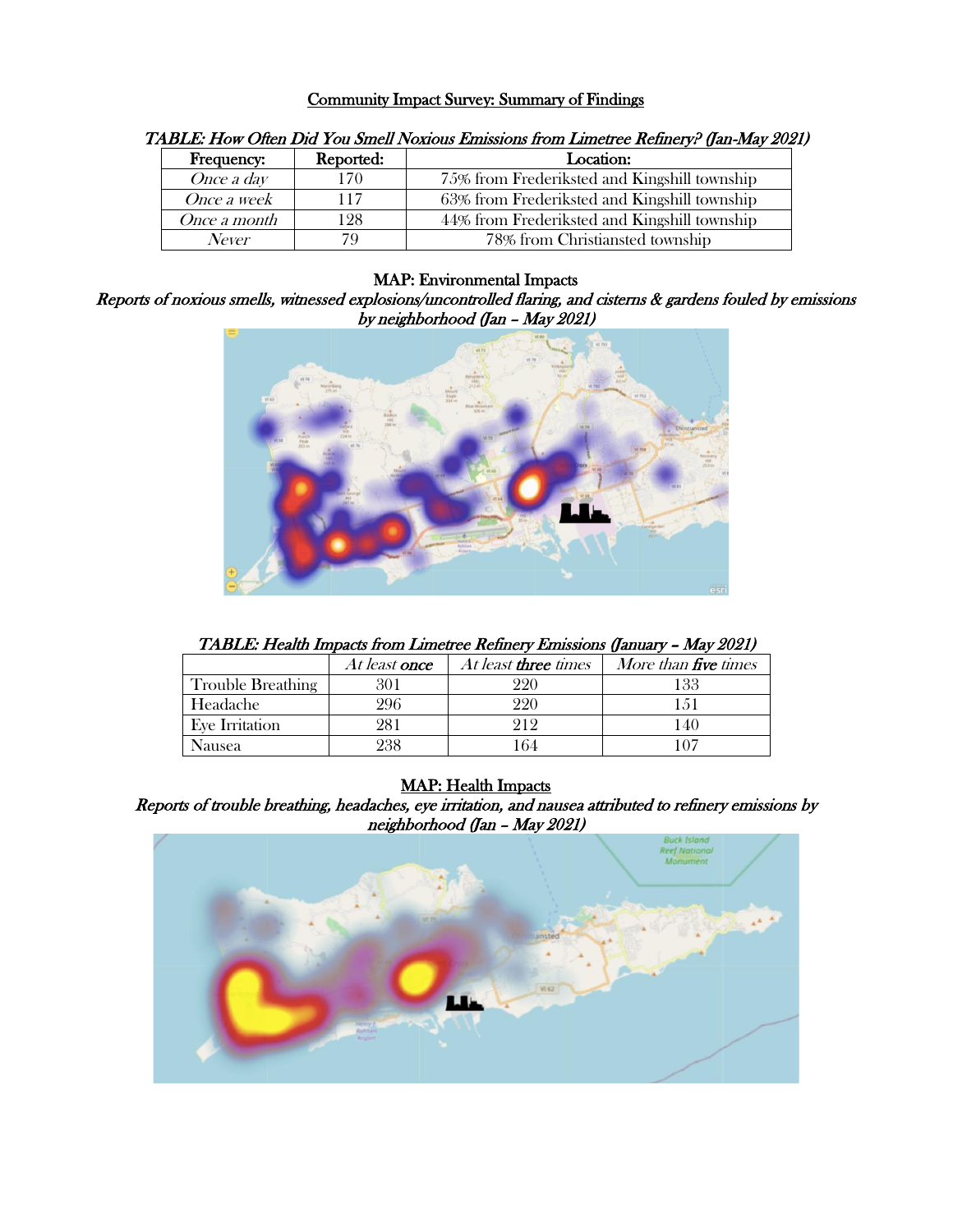"While many may want to politicize this issue, this work is about people. So many of us were negatively affected: women, children, and families and, of course, the farmers, fishers, and ranchers. These people matter and it is my hope that this data is used to elevate their stories and also address their immediate needs," said Sommer Sibilly-Brown, executive director of the Virgin Islands Good Food Coalition.

"The grassroots effort to gather this important information has shown the strength of collaboration in the search for truth and justice. It is clear that there were extensive impacts to the health and environment and that many are still suffering and in need of assistance. All local and federal resources must be immediately activated to address the urgent needs of impacted families," said Frandelle Gerard, executive director of Crucian Heritage and Nature Tourism (CHANT).

This survey gathered reports of serious health and environmental impacts in just about every neighborhood to the north and west of the refinery. Which is to say, downwind. Approximately 20,000 people live or work downwind of the refinery.

In West End neighborhoods, hundreds of residents described noxious odors that left them gasping for breath or stricken with debilitating headaches on a daily basis in April and May. In Kingshill neighborhoods, hundreds of residents described low-lying chemical clouds that invaded their homes or incomplete flaring that splattered petrochemicals on their cars, cisterns, and gardens repeatedly in February, April, and May.

Over 100 households across the West End reported emissions that injured their gardens. After acute emissions episodes, some reported their vegetables and fruit trees shriveled up, impacts that are consistent with deadly levels of sulfur dioxide gas. Many residents downwind of Limetree described nightly emissions so bad they woke everyone in the household, sometimes with sudden nausea and vomiting and sometimes with the terror of being unable to breath.

Many of these impacts have not been officially acknowledged, investigated, or remediated.

"Some of the most disheartening conversations were with people who had lost faith that anyone was listening to them or that anyone was going to help. They were still suffering frightening health effects, or living with contaminated cisterns, yet the government seemed to care more about keeping the refinery open than the health, safety, and even the lives of the community members that were affected by the refinery's operations" said Jennifer Valiulis, executive director of the St. Croix Environmental Association (SEA).

"The people of St. Croix are owed a great debt accruing from the historical operations of petrochemical plants on our island. The environmental injustices suffered by our community must be addressed and repaired. Limetree must live up to its commitment to St. Croix by acknowledging and mending the widespread environmental damage and health impacts caused by incidents at the refinery. And the Biden Administration should showcase its commitment to environmental justice by working to repair the deep wounds on St. Croix," said Frandelle Gerard, Executive Director of Crucian Heritage and Nature Tourism (CHANT).

While the data is alarming, the stories shared with us describe horrors that numbers struggle to capture. Healthy men working in construction, collapsing at work sites when clouds of emissions from the refinery overtook them, now months later still unable to walk let alone work. Emissions so thick that they appeared as a fog invading living rooms, kitchens, and bedrooms. The terror of the night children and parents all fell out of bed, gasping for breath. Individuals, in voices still raspy from the pain, trying to describe the night the air burned their throats and lungs. Some families abandoned their homes, and slept in crowded cars for weeks so they could get upwind of the refinery and breath again.

For those with underlying respiratory issues like asthma or lung cancer, it was even worse. Some have shared stories of desperately struggling to catch a breath and unable to call out for help as their throats burned with sulphurous emissions, terrified they would not make it through the night.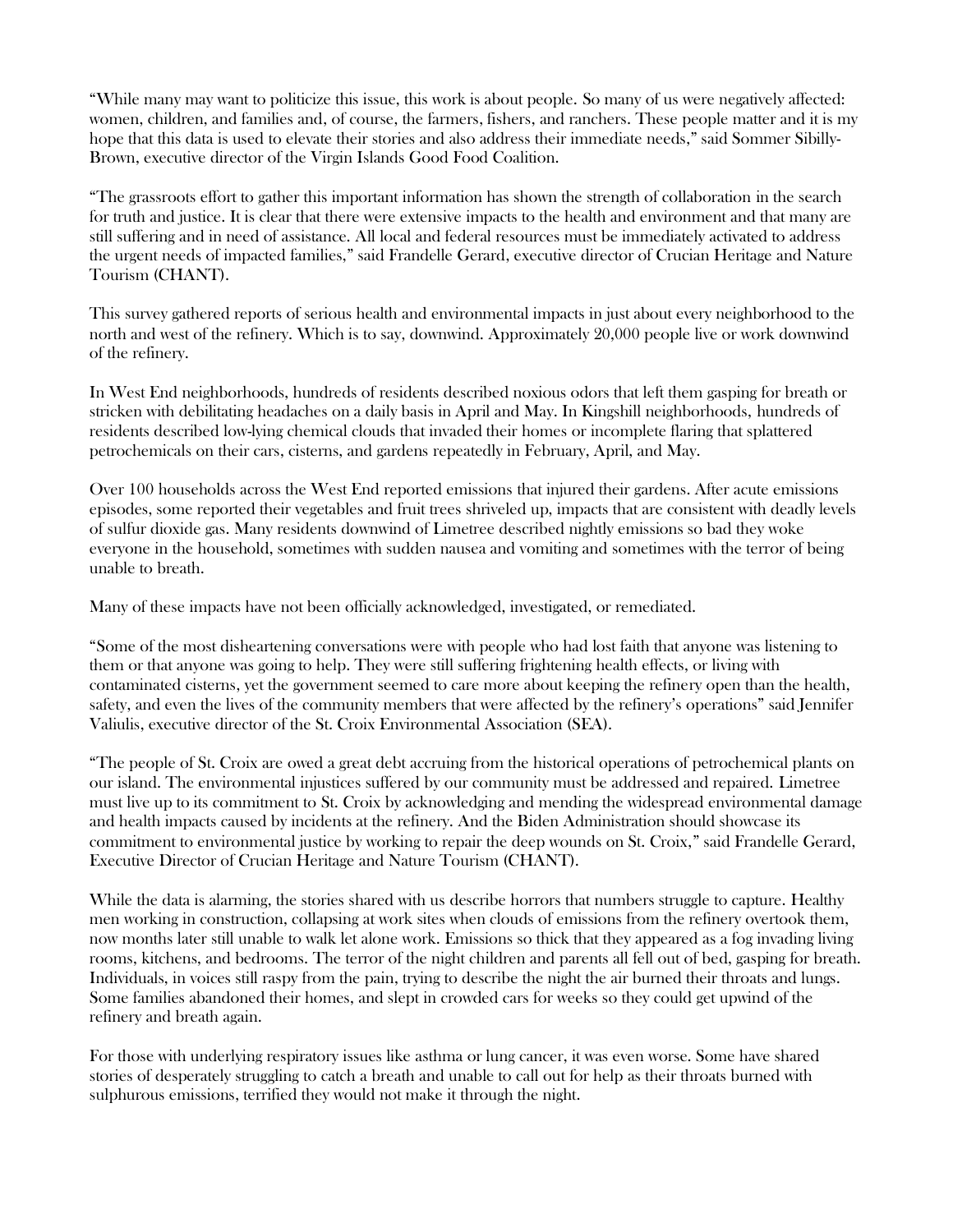Workers recounted a cloud that looked like gasoline vapors shimmering in the tropical air, a thing of curious beauty until the asphyxiation took hold. Workers described crawling off job sites on their hands and knees, desperate for fresh air. Others talked about chemical emissions that tasted almost sweet, until you couldn't taste or smell anything at all. One told us, "It felt like my nervous system was being eaten from the inside out." To this day, he struggles to stand up without losing his balance.

We've heard stories of the ER packed with people during the worst emission episodes at the refinery, of nurses describing the general affliction as "refinery" even as territorial agencies refused to acknowledge a single victim let alone a significant medical crisis.

We also collected stories of at least three tragic deaths that surviving family and friends ascribe to unchecked emissions from Limetree.

Many of these reported impacts are clustered around known emission episodes in February, April, and May at the Limetree Refinery.

"Limetree willfully defied environmental law, its operating permits, and industry standard safeguards for protecting workers and the public. The resulting toxic emissions were not only unnecessary, stupid, and illegal, they also inflicted lasting harm on poor communities of color downwind of the refinery. A toxic assault on Black and Brown people on St. Croix was committed in the broad daylight of absent oversight, and only a substantial and wellfunded commitment to real justice can hold this corporate malfeasance to account, insist that repairing St. Croix take precedence over absentee investors, and ensure that a necessary turn away from polluting industries comes with broad economic gains for working people in St. Croix," said David Bond.

For much of the past 60 years, the Limetree (HOVENSA) Refinery was the largest oil refinery in the world. The refinery has a long history of environmental harms on St. Croix. After closing abruptly in 2012 following extensive contamination of St. Croix's sole freshwater aquifer, the refinery was rushed back online, bolstered by favorable Trump Administration treatment. (As has been previously reported, under Trump, EPA Region Two was reorganized as a "customer service" agency for this mammoth refinery).

As the refinery sputtered back online in February, serious flaring and toxic fumes assaulted residents of St. Croix. Limetree refinery refused to operate mandated fenceline monitoring equipment and kept relying on a malfunctioning flare unit to process dangerous emissions. The horrifying situation that followed was sadly predictable: petrochemicals rained down on surrounding communities and asphyxiating emissions strangled entire neighborhoods on St. Croix. In many low-income Black and Brown communities, these attacks on their health became a daily occurrence between February and May.

Residents cried out for help to everyone they could think of. For months, desperate calls to the refinery, to territorial agencies, and the EPA went unanswered. The lack of response to the dire situation at the Limetree refinery highlights the lack of oversight and enforcement that should have been in place before the restart to protect public health, the environment, and to ensure safe operations at the plant.

Although serious problems were apparent in February, it took EPA until mid-May to send staff and equipment to St. Croix to investigate reports of unchecked emissions, dysfunctional flaring, and shockingly routine chemical releases. As they were inspecting the fenceline at Limetree on May 6th, EPA's own staff became ill from emissions. One week later, EPA issued an emergency order to close the facility due to its "imminent and substantial endangerment of public health."

For many residents, that exceptional order to close the refinery came four months too late. Among the citizens we've spoken to there is a widespread sentiment: these Black and Brown communities feel under assault by Limetree's environmental negligence and abandoned by government agencies tasked with protecting their health.